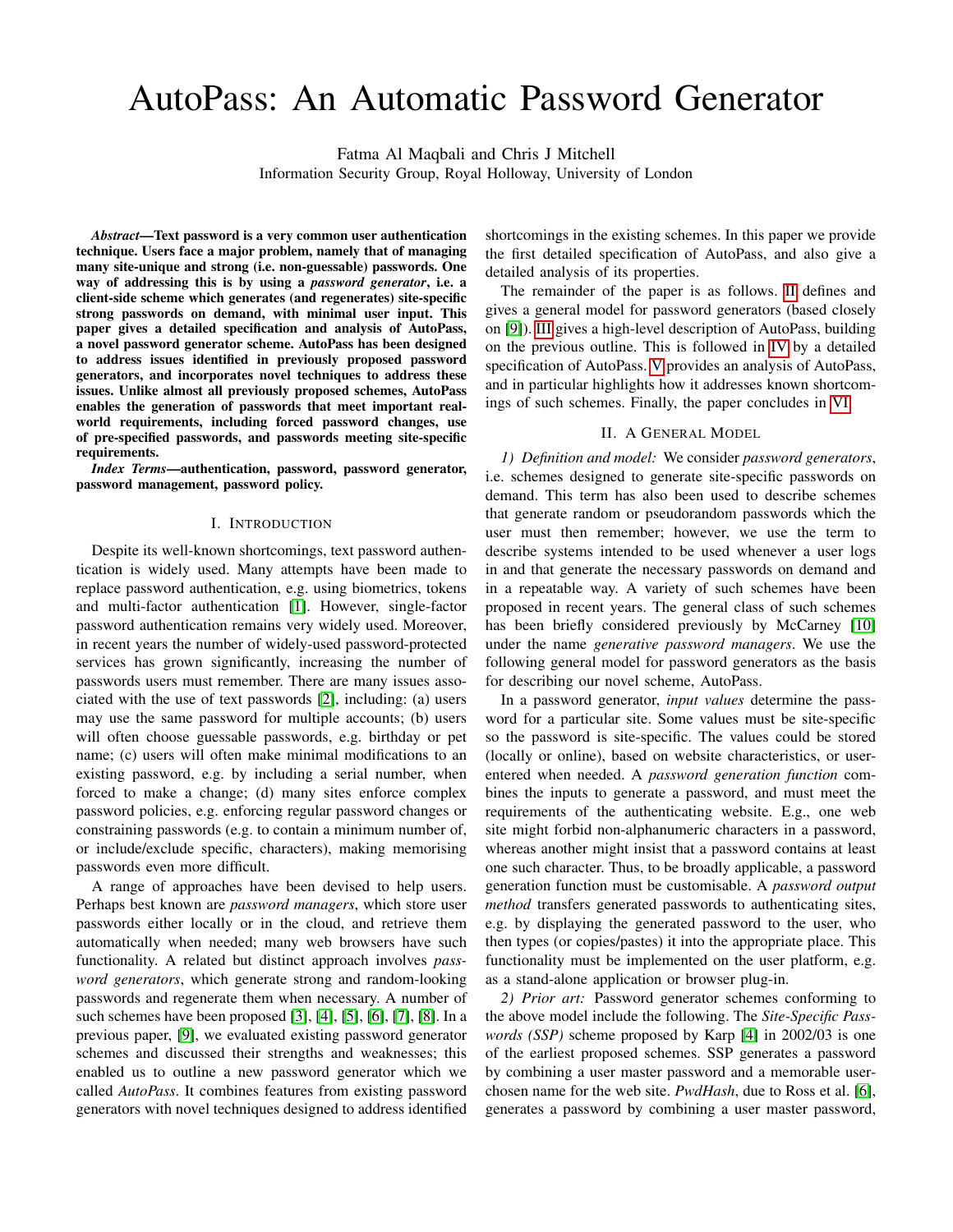data associated with the web site, and (optionally) a second global password stored on the platform. The 2005 *Password Multiplier* scheme of Halderman, Waters and Felten, [\[3\]](#page-5-2), computes a password as a function of a user master password, the web site name, and the user name for the web site. Wolf and Schneider's 2006 *PasswordSitter* [\[7\]](#page-5-6) generates a password as a function of a user master password, the user identity, the application/service name, and some configurable parameters. *Passpet*, due to Yee and Sitaker [\[8\]](#page-5-7) and also published in 2006, is similar to SSP, i.e. a password is a function of a user master password and a *petname*, i.e. a user-chosen name for the site (with an associated icon, displayed to the user to help reduce the risk of phishing). *ObPwd*, due to Mannan et al. [\[11\]](#page-5-11), [\[5\]](#page-5-4), [\[12\]](#page-5-12), [\[13\]](#page-5-13) from 2008, generates a password from a user-selected (site-specific) object, e.g. a file, together with optional parameters, e.g. a long-term user password (referred to as a *salt*), and the URL. Finally, *PALPAS* [\[14\]](#page-5-14) generates passwords complying with site-specific requirements using server-provided password policy data, a stored secret master password (the *seed*), and a client-stored secret (the *salt*) that is synchronised across all user devices using a server.

There are also widely available implementations. *RndPhrase* [\(https://rndphrase.appspot.com/\)](https://rndphrase.appspot.com/) is a Firefox add-on/web system that generates passwords as a function of a predefined user-unique salt, host name, and user-entered master password. *PwdHash port* [\(https://addons.opera.com/en-gb/](https://addons.opera.com/en-gb/extensions/details/pwdhash-port/) [extensions/details/pwdhash-port/\)](https://addons.opera.com/en-gb/extensions/details/pwdhash-port/) is an Opera add-on based on PwdHash. *Password generator* [\(https://goo.gl/SNVtJY\)](https://goo.gl/SNVtJY), another Android app, generates passwords as a function of a configurable set of parameters including a user salt.

*3) Registration and Configuration:* We consider schemes that are completely transparent to the authenticating website, so the 'normal' website registration procedure, where the user selects a password and submits it, is used. Thus password generation should occur *before* user registration, since use of a password generator requires a user to modify their existing passwords. This causes usability problems with all previously proposed password generator schemes, as discussed in [II-4.](#page-1-1)

There is a potential need for a password generator to store configuration data, including: *user-specific configuration data*, user- unique values used to help generate all passwords for that user, e.g. a master password; and *site-specific configuration data*, used to help generate passwords for a specific website which are the same for all users, e.g. a password policy. Not all schemes use configuration data, although producing a usable system without at least some user-specific configuration data is challenging. However, configuration data is clearly a major barrier to portability since the configuration data must be kept synchronised across all user platforms, a non-trivial task see Horsch et al. [\[15\]](#page-5-15).

<span id="page-1-1"></span>*4) Issues with Existing Schemes:* We next outline three problems that affect almost all previously proposed password generators. These issues motivate the design of AutoPass, which incorporates novel features designed to overcome them.

• Setting and updating passwords As noted above, if a user is already using the password generator when newly

registering with a website, the user can simply register whatever value the system generates. However, if the user has selected and registered passwords with a range of websites before starting use of the password generator, then all these passwords will need to be changed to whatever the password generator outputs. This could be highly inconvenient if a user has many established relationships, and could present a formidable barrier to adoption of the system.

Analogous problems arise if a user decides to change a website password, e.g. because the site enforces periodic changes. The only possibility for the user will be to change one of the inputs used to generate the password, e.g. the object (if a digital object is used as an input) or a user site name. Password change could even be impossible if the user does not choose any of the inputs used to generate a password.

- Using multiple platforms If a user has multiple platforms, e.g. a desktop and phone, then synchronising locally-stored configuration data is problematic.
- Password policy issues A further problem arises from the need to generate passwords in a site-specific form, an issue not satisfactorily addressed by any previously proposed schemes except PALPAS. Some existing schemes have the option for the user to customise a generated password, but the user has to identify the requirements for the website manually and configure the options accordingly. Automatically generating passwords tailored to meet website-specific requirements has been explored by Horsch et al. [\[14\]](#page-5-14), [\[15\]](#page-5-15).

Of course, password *managers* (unlike password *generators*, the main focus here) do not, in general, suffer from the first and third of the above problems, since they store whatever passwords are chosen by the user. However, as widely discussed (see, for example, [\[9\]](#page-5-8)), password managers have their own issues, and we do not discuss them further here.

## III. AUTOPASS: INSTANTIATING THE MODEL

<span id="page-1-2"></span><span id="page-1-0"></span>*1) AutoPass Components:* AutoPass has two main components: the AutoPass server and the AutoPass client. The AutoPass server stores less sensitive user data, e.g. user name and website-specific password policies (specifying the types of password a particular site will accept). The AutoPass client software provides a user interface, and automatically generates site-specific user passwords by combining the specified set of inputs. Some inputs are stored locally and some are stored in the AutoPass server, with which the client software interacts as necessary. Where possible, the generated password is automatically inserted into login forms. Whilst data exchanged between the AutoPass client and server is not highly confidential, some is privacy-sensitive and its integrity is crucial for correct operation. All data exchanged between client and server is therefore protected using a server-authenticated TLS channel established at the beginning of a client session. To make server authentication robust, the client is assumed to use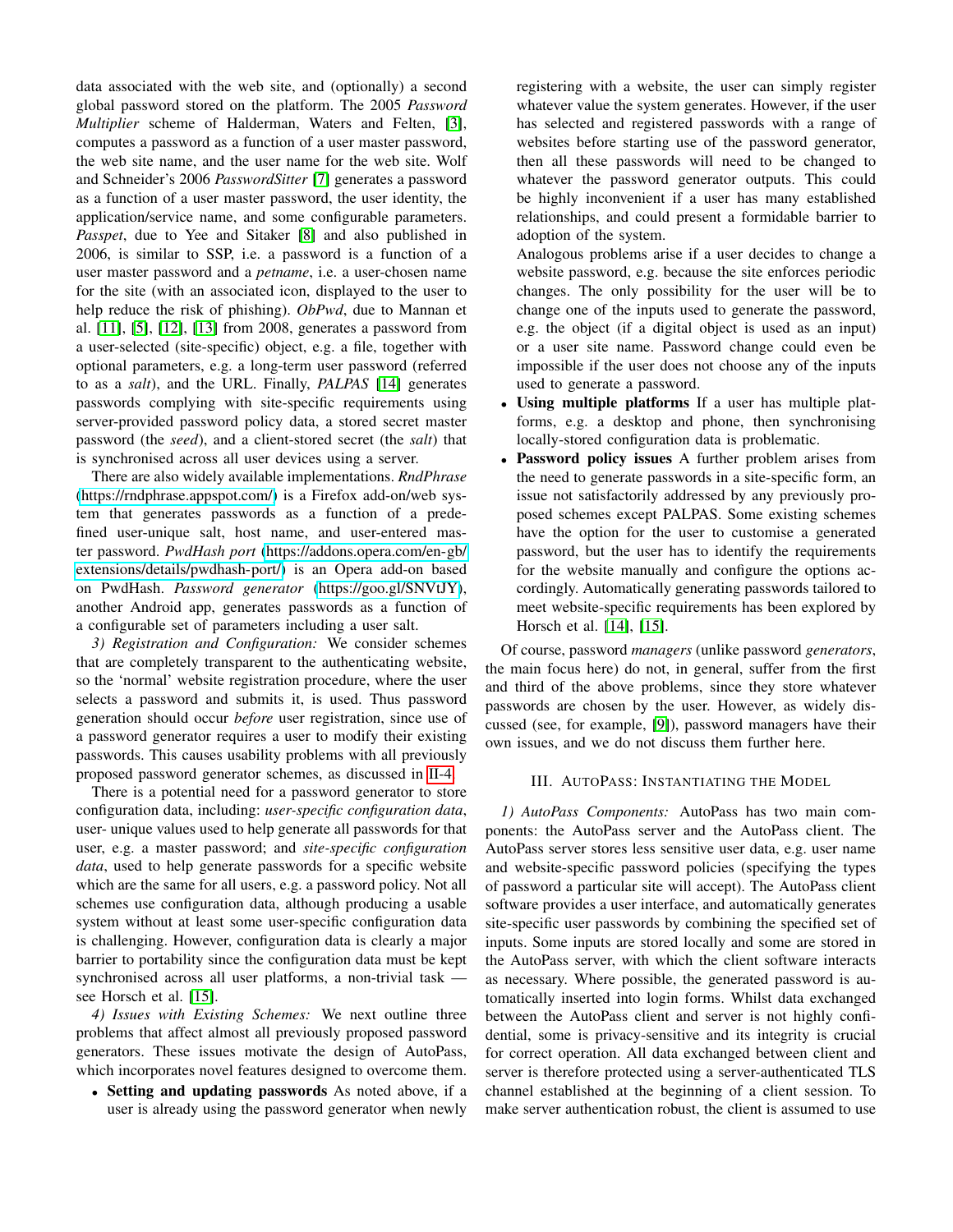certificate pinning for the server. Figure [1](#page-2-0) depicts the AutoPass architecture, showing the main components of the scheme.



<span id="page-2-0"></span>Fig. 1. AutoPass System Architecture

AutoPass conforms to the general model given above. The three main elements, i.e. the input values, the password generation function, and the output method, are as follows.

AutoPass uses the following input types (as used in previous schemes). (a) A master password: a long-term strong password selected by the user or generated by the system. It is stored in encrypted form on the AutoPass server as part of the user-specific configuration data. Since it does not need to be remembered by the user, it could, for example, be a 128-bit random value; the precise choice is implementationdependent. The user should make a written record of this value when it is initially chosen, and store it securely for backup/recovery purposes. (b) The site name: the URL of the site for which AutoPass is generating a password. To overcome the issue of changes to URL sub-domains, AutoPass only uses the first part of the URL (i.e. up to the first / character). (c) A password policy: specifying the site-specific password requirements, e.g. length constraints and/or minimum numbers of certain classes of character. The policy is specified using the Password Requirements Markup Language (PRML) [\[15\]](#page-5-15). (d) A digital object: a text fragment, picture, or audio sample, e.g. in the form of a digital file. This is an optional input that potentially adds significant entropy to the password generation process, e.g. for use when generating passwords protecting high-value resources. Such objects need to be available on all user platforms, so objects should be selected with care to avoid causing cross-platform mobility issues.

The process of combining input values to produce the sitespecific password has two stages. The first stage involves combining the input values, including the master password and the URL, to produce a bit string. Following Kelsey et al. [\[16\]](#page-5-16), this computation involves a two-level hash computation, as follows. (a) The master password is submitted to a cryptographic hash-function, e.g. SHA-256, [\[17\]](#page-5-17), that is iterated *n* times, where *n* is chosen to be as large as possible without making the client software too unresponsive.  $n$  can be user-dependent, as long it is held in the server to enable it to be synchronised across all user platforms. The output, a 256-bit string, is then cached by the client. Since this value is website-independent, it can be computed once when the client software is started up and cached locally while the client is active. (b) The 256-bit string is concatenated with website-specific inputs (site name and optional digital object) and hashed again to give a site-specific string. This two-level process protects against brute force attacks by slowing them down. Use of a multiply-iterated hash means that any brute force search will involve significantly more computational effort than it otherwise would; however, since the iterated part is only computed once per session, the additional load on the genuine client will be manageable.

The second stage (encoding) involves constructing a password from the output of the first stage (and, possibly, the offset), using the PRML policy specification to ensure the password meets website-specific requirements. How encoding operates is described in [III-3](#page-2-1) below. The generated password is automatically copied to the target password field. AutoPass uses secure filling techniques to prevent sweeping attacks [\[18\]](#page-5-18).

We propose to implement AutoPass as a browser add-on, enabling automation of key tasks including fetching the website URL and inserting passwords into login forms. In future, for use with platforms not permitting add-ons, we plan to examine stand-alone applications and web-based functionality.

*2) Stored Data:* AutoPass needs access to a variety of configuration data, stored at the AutoPass server and client. The configuration data stored at the server is held long-term, i.e. for the lifetime of the user account; data held on the client may be held either short-term, e.g. for the life of a session, or long-term, i.e. while the software remains installed.

The following user-specific configuration data is held at the AutoPass server: (a) the user account name; (b) a user email address; (c) the (encrypted) master password; (d) a hash of the master password; (e) a (salted) hash of the login password (see [IV-1\)](#page-3-1). Also, for each website for which a password has been generated, the server holds: the (first part) of the URL; the input types used to generate the password; the password offset (see [III-4\)](#page-3-2).

The following site-specific configuration data is held at the AutoPass server: (a) the (first part) of the website URL; and (b) the PRML-encoded password policy of the site (see [III-3\)](#page-2-1). Note that the site-specific data could be maintained by a server separate from that used to store the user-specific data. Indeed, since this data is completely non-confidential, it could be provided by a service independent of AutoPass, e.g. the Password Requirements Description Distribution Service (PRDDS) [\[15\]](#page-5-15), which provides an online interface to meet requests for PRML-based Password Requirements Descriptors (PRDs) for websites identified by their URL.

The following data is held short-term at the client: (a) the login password (see [IV-1\)](#page-3-1); and (b) a multiply-iterated hash of the master password (see [III-1\)](#page-1-2). The AutoPass client also caches recently downloaded password policies.

<span id="page-2-1"></span>*3) PRML:* The Password Requirements Markup Language (PRML) [\[15\]](#page-5-15) is an XML-based syntax for specifying password requirements, including minimum and maximum lengths, permissible character set, and minimum required number(s) of specific types of characters. It addresses the diversity of password requirements arising in practice, and enables automatic generation of passwords matching site-specific requirements.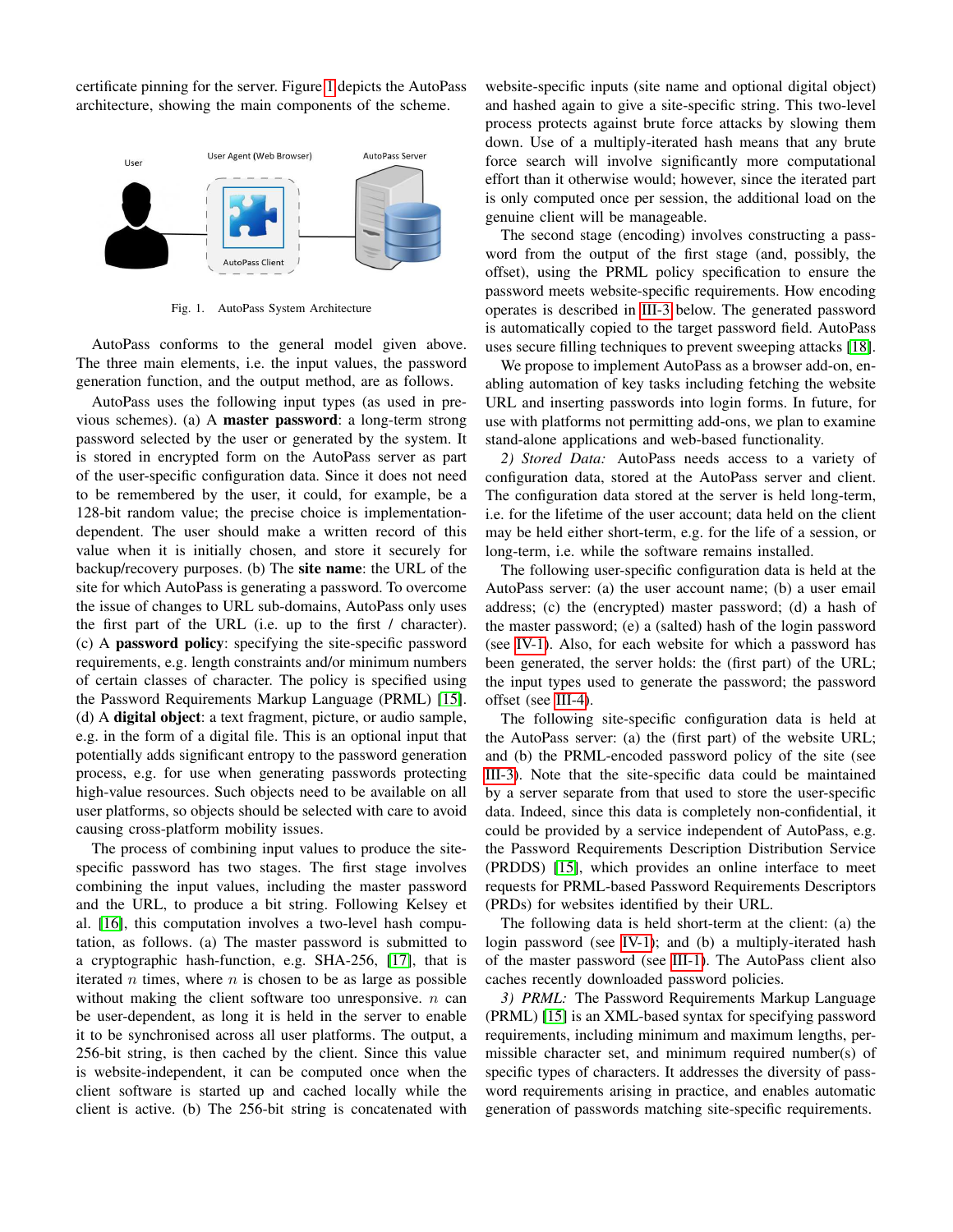A website's PRML specification is one of the two inputs for the second stage of password generation described in [III-1,](#page-1-2) the other being the bit string output from the first stage. The second stage of password generation operates as follows. (1) The size  $C$  of the password character set is derived from the PRML specification; we suppose that a mapping is chosen from the set of integers  $\{0, 1, \ldots, C - 1\}$  to the characters in the password character set. (2) The length  $L$  of the password is chosen to be the minimum of 16 and the minimum length prescribed by the PRML policy. (3) The input bit string is converted to a positive integer by regarding the string as the binary representation of a number, and this number is converted to its C-ary representation  $d_t d_{t-1} \ldots d_0$ , for some t, where  $0 \le d_i \le C-1$  for every  $i \ (0 \le i \le t)$ . (4) The final L digits of the above sequence of numbers, i.e.  $d_{L-1}d_{L-2} \ldots d_0$ , are converted to characters using the mapping established in step 1. (5) The password is tested to verify it satisfies the other constraints in the PRML specification. If not, then the input bit string is rehashed and the process is recommenced; otherwise the process is complete.

The above procedure assumes the length of the input bitstring is significantly greater than  $[L \log_2 C]$ . Since a likely value of L is 16, and C is typically at most 64,  $[L \log_2 C]$ is likely to be less than 100, i.e. much smaller than the 256 bit output of a modern hash function such as SHA-256. It also assumes that a random password with characters from the specified password set has a reasonable chance of satisfying the PRML requirements. If not, then a more elaborate second stage algorithm could be devised.

<span id="page-3-2"></span>*4) Password Offsets:* As noted in [II-4,](#page-1-1) a major issue with existing password generators is that they do not allow a user to choose a password (e.g. to allow continuing use of a password established prior to use of the system), or to change a password without changing the set of inputs. We propose the use of *password offsets* to support these requirements. A password offset works in the following way. A password  $d_{L-1}d_{L-2} \ldots d_0$  is first generated in the normal two-stage way (as described in [III-3\)](#page-2-1), and suppose  $D$  is the positive integer which has  $d_{L-1}d_{L-2} \ldots d_0$  as its C-ary representation. Let the user-chosen password (of length  $M$ , say) be encoded as an M-digit sequence  $e_{M-1}e_{M-2} \dots e_0$ , where  $0 \le e_i \le C-1$ for every  $i$   $(0 \le i \le M - 1)$ , and suppose E is the positive integer having  $e_{M-1}e_{M-2} \dots e_0$  as its C-ary representation. The password offset is simply  $E - D$ .

Password generation is unchanged, except that the offset is added; the result will be the C-ary encoding of the desired password. A similar approach can be used for password changes, where a new password can be generated at random (in accordance with the PRML specification) and the password offset is set to the difference between the new password and the value generated using the standard procedure.

Note that the use of a password offset is to some extent like a cloud-based password manager, in that password-related information is stored by a server. Indeed, it can be regarded as a way of combining the best features of both approaches. What distinguishes an offset-based password generator from

a password manager is that use of an offset is optional, and users are only expected to employ it if they wish to either continue to use an existing or externally chosen password or make frequent password changes.

# IV. DETAILS OF OPERATION

<span id="page-3-0"></span>To simplify the description, we assume AutoPass is implemented as a PC browser add-on. Alternative implementation scenarios, e.g. as a stand-alone application on a phone or tablet, will be very similar.

<span id="page-3-1"></span>*1) First Installation and Account Creation:* After client software installation, set-up involves the following steps.

- 1) When activated, AutoPass asks whether the user has an existing account. If the user indicates a new account is needed, the client collects the following registration details from the user. The *login password* is chosen and entered by the user, who must memorise it. After entry of the login password, the client computes a salted hash of the value, which is sent to the AutoPass server (with the salt) as a means of authenticating the user. The user must select a *user name*. The AutoPass server checks the name is not already in use, and if necessary requests a new value; the name serves as an identifier for the user. The 128-bit *master password* can be generated by the user or the AutoPass client (e.g. as a user choice). If the client software generates it, it is displayed to the user, e.g. as 32 hex characters, and the user is advised to securely retain a copy so that system recovery is possible (see [IV-3](#page-3-3) below). The login password is used to generate a cryptographic key, e.g. by hashing a concatenation of it and a fixed value; this key is used to encrypt the master password, e.g. using AES [\[19\]](#page-5-19) in an authenticated encryption mode, prior to server upload. The server retains this encrypted master password. The client also generates a hash of the master password and sends it to the server; this hash value is used for recovery purposes (see [IV-3\)](#page-3-3). To allow recovery if a user forgets the user name or login password, an email address should also be collected and submitted to the server.
- 2) After successful user account creation, the user is requested to log in using his or her newly established user name and login password (see [IV-4\)](#page-4-1).

*2) Installing AutoPass on a Newly Acquired PC:* Once an AutoPass account has been established (as described immediately above), the following step is followed to set up AutoPass on a new machine. We suppose that the client software has been installed on the platform.

As previously, when the AutoPass add-on is activated for the first time, it first asks the user whether he/she has an existing account. In this case the user indicates that he/she already has an account. The AutoPass client then asks the user for his or her user name and login password, and the process continues exactly as in a normal operational session (see [IV-4\)](#page-4-1).

<span id="page-3-3"></span>*3) Recovery:* The system needs to provide a recovery mechanism for the case where a user forgets their user name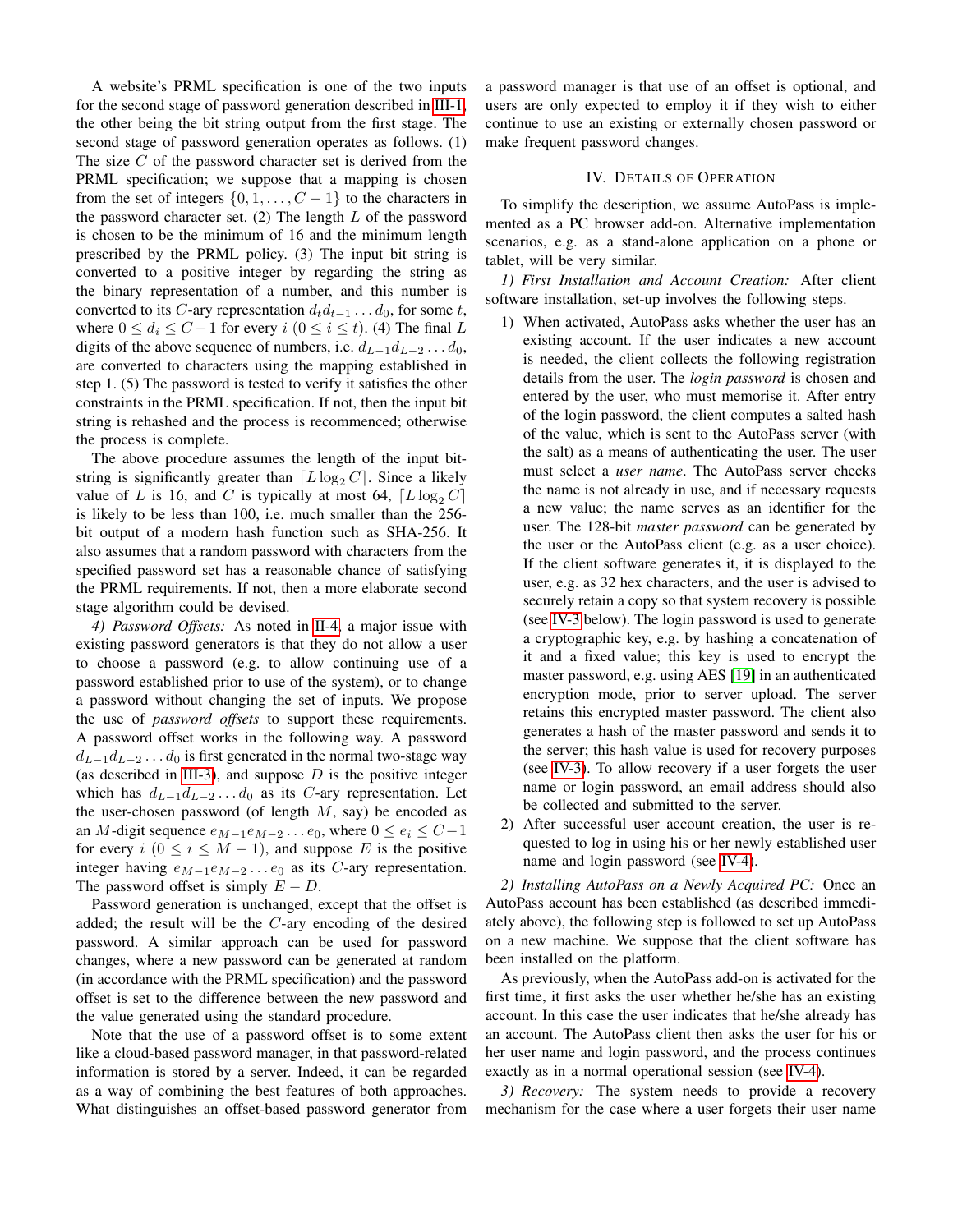and/or password. The AutoPass client's recovery function can be used in the event of a forgotten user name or password.

If a user forgets their user name, he/she can request a copy from the server by entering their registered email address. The server checks the email address is registered, and emails the user name to the user.

If a user forgets their login password, then it cannot be recovered since neither server nor client retain a copy. However, if the user has a copy of the master password, then recovery is possible. The user is prompted for his/her user name, the master password and a new login password. The new login password is used to generate a key which is used to encrypt the master password, exactly as before. A hash of the new login password, the user name, the encrypted master password, and a hash of the master password are all sent to the AutoPass server. The server authenticates the user by comparing the master password hash with its stored value, and, if successful, replaces the current encrypted master password and login password hash with the new values. Finally, the server communicates success of recovery to the client, which informs the user.

<span id="page-4-1"></span>*4) Operational Sessions:* We next consider what occurs when AutoPass is activated after initial set-up.

- 1) The user is prompted for user name and login password.
- 2) The user name is sent to the AutoPass server, which responds with the salt value for its stored copy of the hashed login password for the identified user.
- 3) The AutoPass client software hashes the combination of salt and entered login password, and the resulting value is sent to the server.
- 4) The AutoPass server checks that the received hash equals its stored value, and so authenticates the user.
- 5) The AutoPass server returns the encrypted master password to the client, along with the following information for each site for which the user has created an AutoPass password: the first part of the URL (used as the site identifier); the password policy (in PRML); the set of input types used to generate the password (e.g. whether or not a digital object is used); the password offset, if it exists; any other parameters used to control password generation. This site-specific data is unlikely to change rapidly, so the client can cache the most recently downloaded copy, improving system availability even if the AutoPass server is unavailable.
- 6) The AutoPass client decrypts the master password using a key derived from the login password, and multiply hashes the master password; the result is cached and the master password can then be deleted.
- 7) Once activated, the AutoPass add-on will run continuously in the background, examining each web page to see if it is a login page. It does this by using various heuristics, including looking for the string *input type="password"*. The add-on will then work as required, generating passwords automatically, until the session ends, e.g. when the browser is terminated.

When AutoPass is used with a new website, the following procedure is executed.

- 1) If AutoPass detects a login page, it cross-checks the first part of the site URL with the data from the AutoPass server to determine whether it is a known site. In this case, we suppose that it is a new (unknown) site.
- 2) The AutoPass add-on communicates with the user (e.g. via a pop-up) to indicate it has detected a login page for a website for which a password has not previously been generated, and asks the user whether it would like AutoPass to manage password generation for this site.
- 3) If the user declines, then AutoPass goes back to looking for login pages. If the user accepts, AutoPass next asks what types of input the user would like to use to generate the password from amongst those listed in [III-1.](#page-1-2)
- 4) The user selects the input types; if use of digital objects is selected, the user is also asked to select an object. The AutoPass client assembles the inputs, including the first part of the website URL and the multiply-hashed master password, to be used to generate the site password. The client also offers the user the option to select the password — if the user requests this option then the user is prompted for the pre-chosen value.
- 5) The password is generated using the procedure specified in [III-1](#page-1-2) and [III-4](#page-3-2) and automatically copied to the password field. If the user chose to select the password value, then the appropriate password offset is computed during password generation.
- 6) The user preferences and the password offset (if appropriate) are sent to the AutoPass server for storage.

When AutoPass is in everyday use, i.e. after a website has already been set-up, the following process occurs (we suppose that the client AutoPass software is already active). If the AutoPass add-on detects a login page, it uses the first part of the site URL to check whether a password has previously been generated for this site — in this case we suppose it has. The AutoPass add-on then assembles the set of inputs to be used to generate the password; if the user preferences for this site indicate that a digital object is to be used, the add-on prompts the user for the object. The AutoPass add-on then generates the password, using the password offset if available, and automatically copies the value to the password field.

## V. EVALUATION

<span id="page-4-0"></span>The AutoPass server must be trusted to some extent by the user, since if it sends incorrect data then correct passwords cannot be generated. It also learns which websites the user interacts with, and hence must be trusted to respect user privacy. However, it cannot learn user passwords, since it only has access to an encrypted copy of the master password, and thus it can be regarded as being 'partially trusted'.

The security and correct operation of AutoPass depends on three key assumptions: (a) the client device is assumed to be uncompromised, since passwords are generated in and used by this device; if, for example, the browser is compromised then clearly generated passwords may be compromised; (b) the AutoPass client is assumed to be without exploitable vulnerabilities; if a corrupted version of the client software